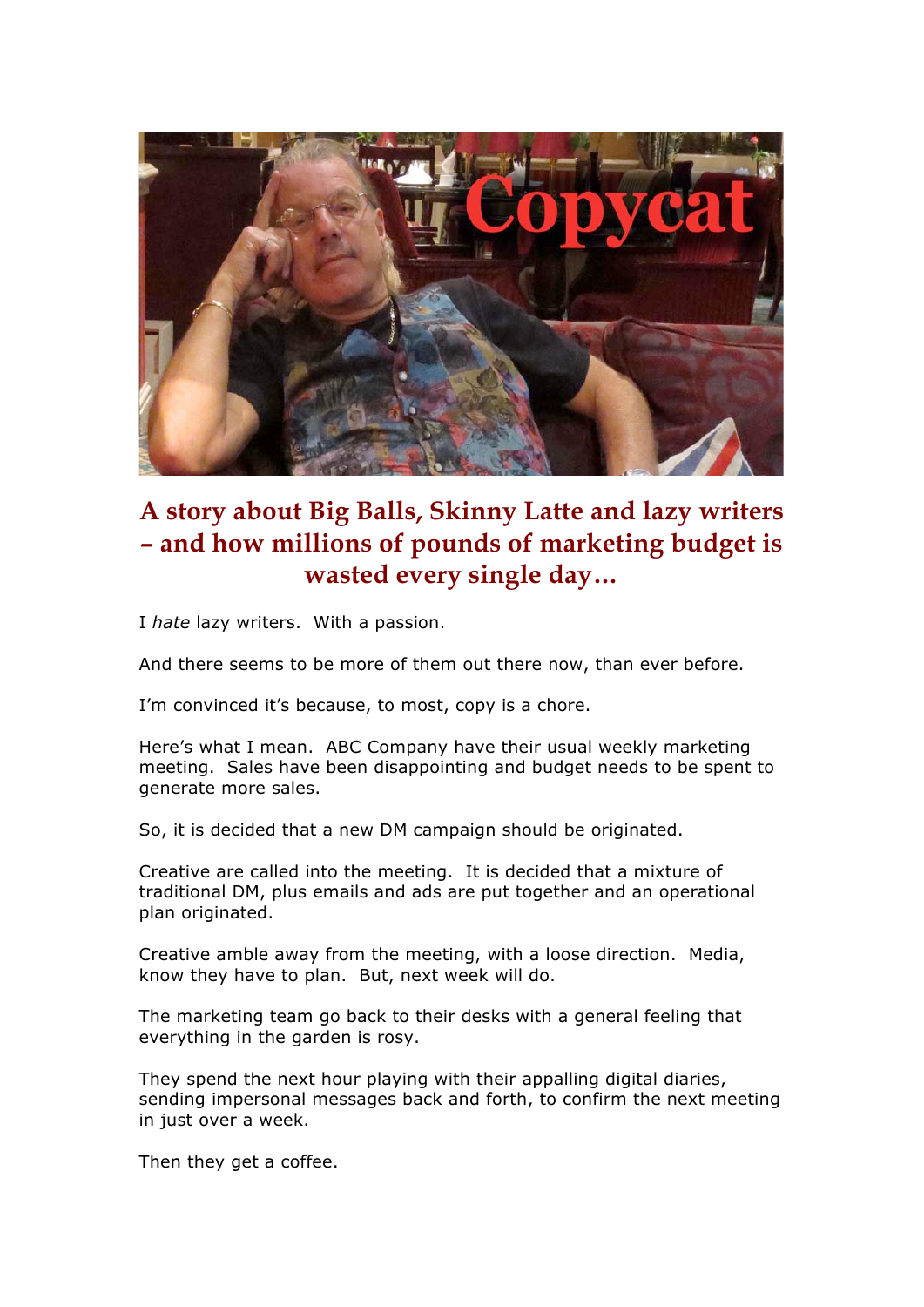An hour and a half later, another meeting is called to discuss the new CRM system that the company is considering.

No one wants to be there. Much doodling on blank scrap pads. Much scrutiny of mobile phones. A few texts are sent.

Everyone is bored to tears.

Now it's lunchtime.

After an exciting lunch of a salad sandwich and a skinny Latte, the afternoon beckons.

More of the same. Meetings about meetings, where all is discussed, but nothing is achieved.

Meanwhile, on the next floor, the Marketing Director is being asked about the recent poor performance of the company's marketing campaigns.

*"Really tough out there at the moment. Talked to Joe at XYZ Company – and they are experiencing the same problem. People are not spending ahead of the Election and the Greek crisis is affecting confidence".*

*"But, I have just approved a new campaign that will be going out next month and I'm excited about it. I know it will get us back on track".*

Oh dear. That's a BIG mistake, my friend.

Never put your balls on the table like that, because, when balls become visible, it is very likely that someone will squeeze them.

But, of course, he's not even thinking about that. This new campaign will do gangbusters, won't it?

Of course it will…

Next week, the muppets convene again. Mind you, there were two absentees this time, because the digital diaries played up and one person had gone to the Regional Office by mistake - and another had the time and date wrong.

Creative bring along their first concepts. Much discussion about colour and images - and how that library shot contained a person who really looked like George Clooney.

All important stuff…

Two hours later, the colours were agreed and George Clooney was confirmed. Another search was agreed, to see if any decent pictures of a dog catching a ball might be available.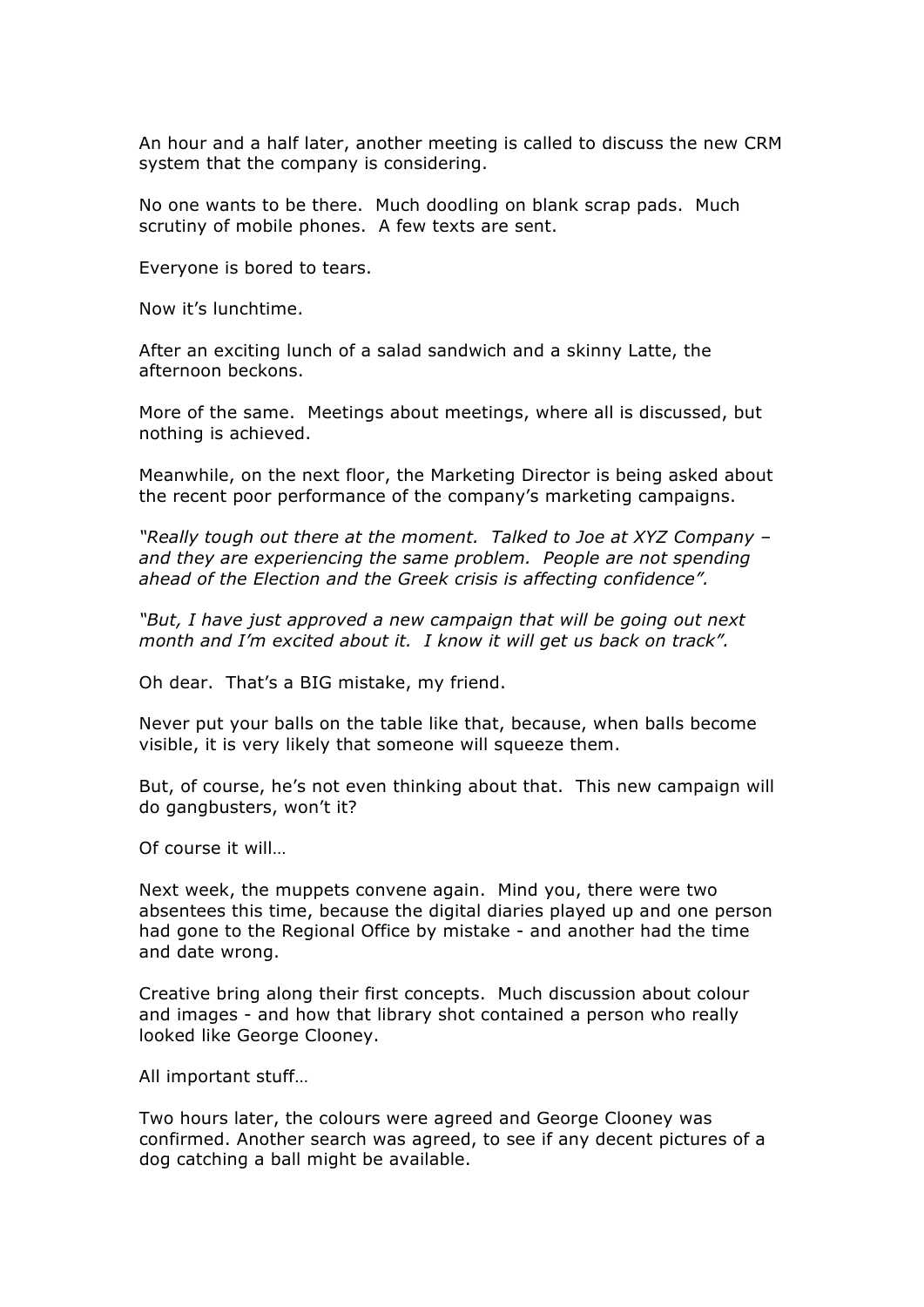The marketing team go back to their desks, with a sense of déjà vu.

But, overall, there's a general feeling that everything in the garden is still rosy.

They spend the next hour again playing with their appalling digital diaries, sending more impersonal messages back and forth, to confirm the next meeting in just over a week.

Then they get another coffee.

25 meetings later, we are a week on. Creative have finalised the concepts and George and the bouncing dog now have equal billing. All agree that red is better than yellow and everything looks GREAT!

Marketing Director Big Balls congratulates everyone and chairs are pulled back. "Hold on", he says. "Where is the copy? I haven't seen any copy yet. I suppose you have sent it to me and it has gone into my spam folder? I haven't looked at that for over a week"

Silence.

Everyone looks at each other. Copy? I thought you were doing that? No, I thought you were? It's been done surely, as we've just seen it in the final creative?

"That's bloody *Latin*" said the Creative Director. "It's holding copy. Don't you know the difference between Latin and English?

Hasn't anyone written *anything*?"

"We need to get it done today, said Big Balls. "Skinny Latte, you can do it. Please let me have it by close today. I need the 2-page DM letter, 2 emails, as I suppose we had better test something – and the copy for the 6-page brochure and outer envelope".

Skinny Latte is not happy. This was not what she signed up for.

She goes back to her desk with a general feeling that everything in the garden is not looking as rosy as it did a couple of weeks ago.

But, she spends the next hour playing with her appalling digital diary and then texting all her friends to tell them how bad this company really is – and how she is being taken for granted.

Then she gets a coffee. And responds to all the text messages coming back, sympathising with her.

Friend of Skinny Latte suggests lunch to discuss. Cool. See you in 15 minutes...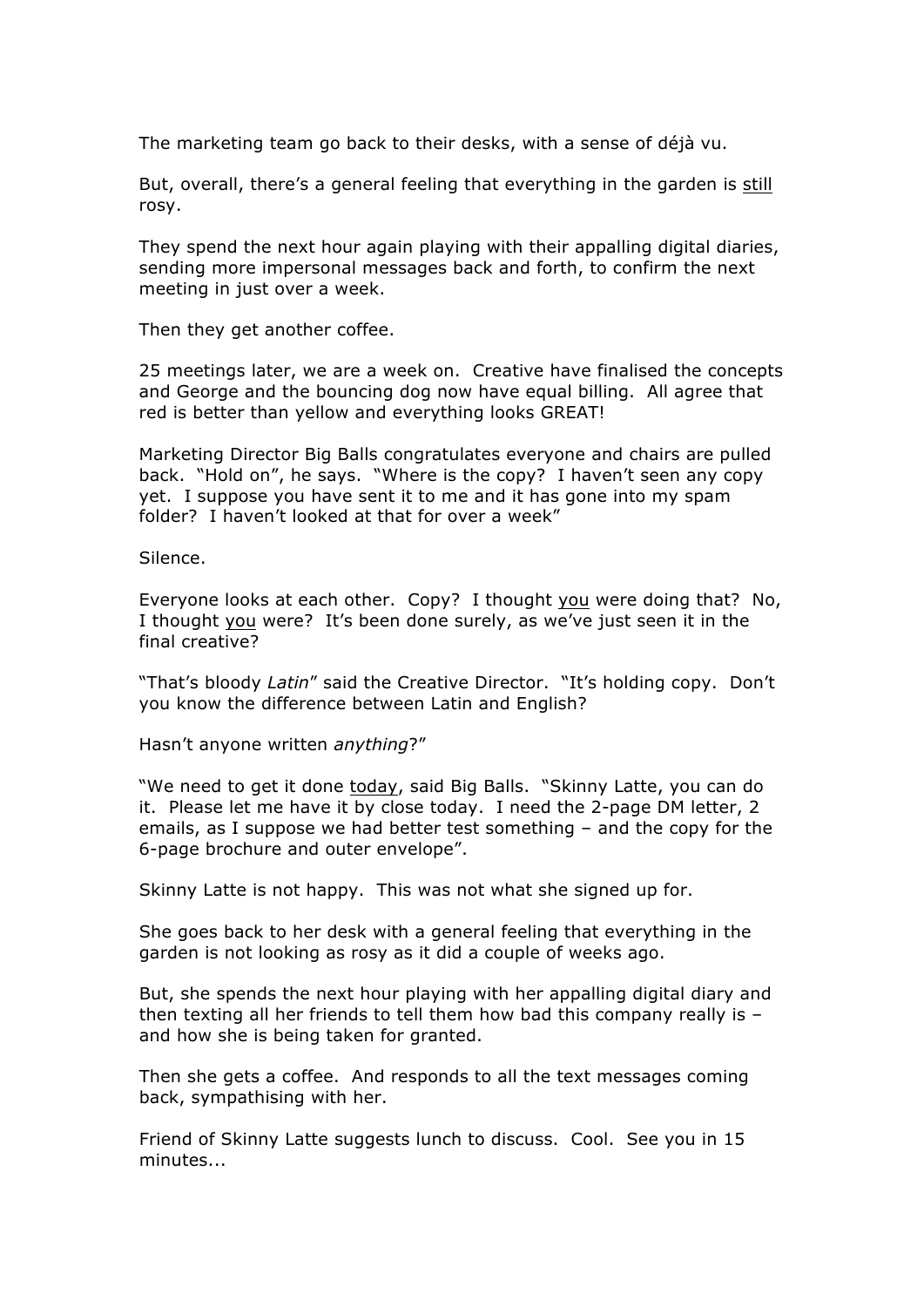When she gets back, she feels better. Friend of Skinny Latte has helped.

But, she looks at the clock. It is now 2.15. Big Balls wants the copy by 5.30. And I'm not a copywriter.

She has the answer very quickly. Take the copy from the last three campaigns, cut and paste the best bits - and hey presto, it's done.

Great! No one will know. And I've got us out of a great big hole. I'm sure Big Balls will thank me. And my review is coming up soon.

She goes and gets a coffee and sends three texts to her closest pals, suggesting a glass of wine later.

The patchwork quilt is created over the next two hours. It's presented to Big Balls, who is delighted. Creative have no opinion. It's only words, after all.

Campaign is produced and implemented. Campaign fails.

Big Balls lasts another 3 months, before he is shown the door. Skinny Latte blames the creative. "I never liked George Clooney anyway", she mutters, as she grabs another coffee and sends a few more texts.

Now playmates, don't think I'm being glib or frivolous here. This is *real*. This what happens these days.

It is happening right now, as you read this. I know. I see it. I hear it. The lunatics now run the asylum.

I regularly receive campaigns that Skinny Latte has cobbled together and Big Balls has signed off. As you do…

Both myself and my wife buy quite a lot of things by mail. As a result, we get a lot of DM, which, obviously, in my situation, is perfect.

We probably get, on average, 5/6 pieces a day. I read them all. I got five last night, when I got home. Two of them, I am going to share with you now.

Or at least the opening lines to the letters that fronted these mail order catalogues. These are very established companies.

They should know better. But they don't.

## **Example 1 - a large mail order company selling food, mainly meat.**

"As I'm sure you'll agree, **convenience is becoming increasingly important** to all of us. But it must not come at the expense of those warming moments of human satisfaction which are the result of good hearty cooking – **I'm talking comfort food!**"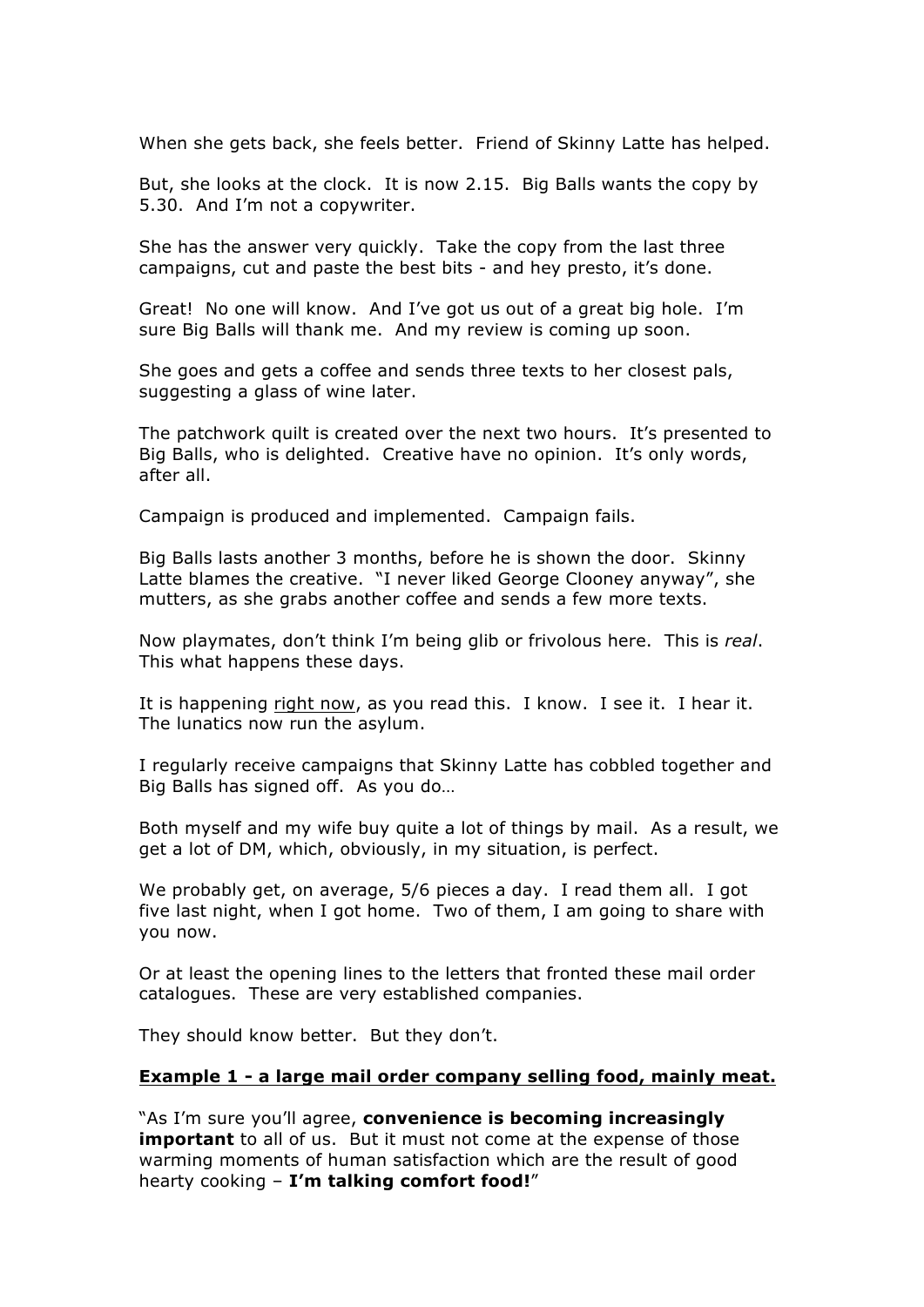I've emboldened it, exactly as it was written.

*Appalling copy. The worst start in the world. Telling me what I think, then preaching to me. And four lines, to boot. Much too long for an opening sales pitch. Any reason to read on? No.*

## **Example 2 – an established men's clothes company**

"Welcome to the XXXX June catalogue, featuring all of our favourite shoes and clothing. Whatever you have planned for the months ahead, you're going to need to add a few great summer items to your wardrobe to deal with the warmer temperatures".

*Why do Mail Order companies always use the word 'welcome'? I don't want to be welcomed to your bloody catalogue. I want benefits and value. Tell me about the deals and what's on offer. And don't tell me what I'm going to need. I can run my own life, thank you.*

It's lazy, ineffective copy that could be so much better. Copy like this will lose them both a lot of money. Why don't they know this?

But, what you see here, is *everywhere.* It's the rule, not the exception.

Please, please, don't 'play' with copy. Don't take it for granted, as 99% of marketers seem to do these days.

Copy is king. It is the most important element of any marketing campaign by a million miles. Copy *sells*. Copy makes you *rich*.

Here's a true story. And it's only 24-hours old…

But, it underlines what I'm saying and highlights the incredible naiveté and unprofessionalism in copy that exists in the marketing arena these days.

I ran a targeted, new business email campaign two days ago, selling my copy expertise. A certain marketer, who will remain nameless, sent a 'remove' request within the first couple of minutes.

As I do with any such request, I immediately went to this person's website, as this helps me to try and understand why he dismissed my approach so quickly.

Being a simple boy, I am assuming from his actions that he doesn't need effective copy - and when I look at his website, I will see this clearly.

Well, he does.

And I didn't.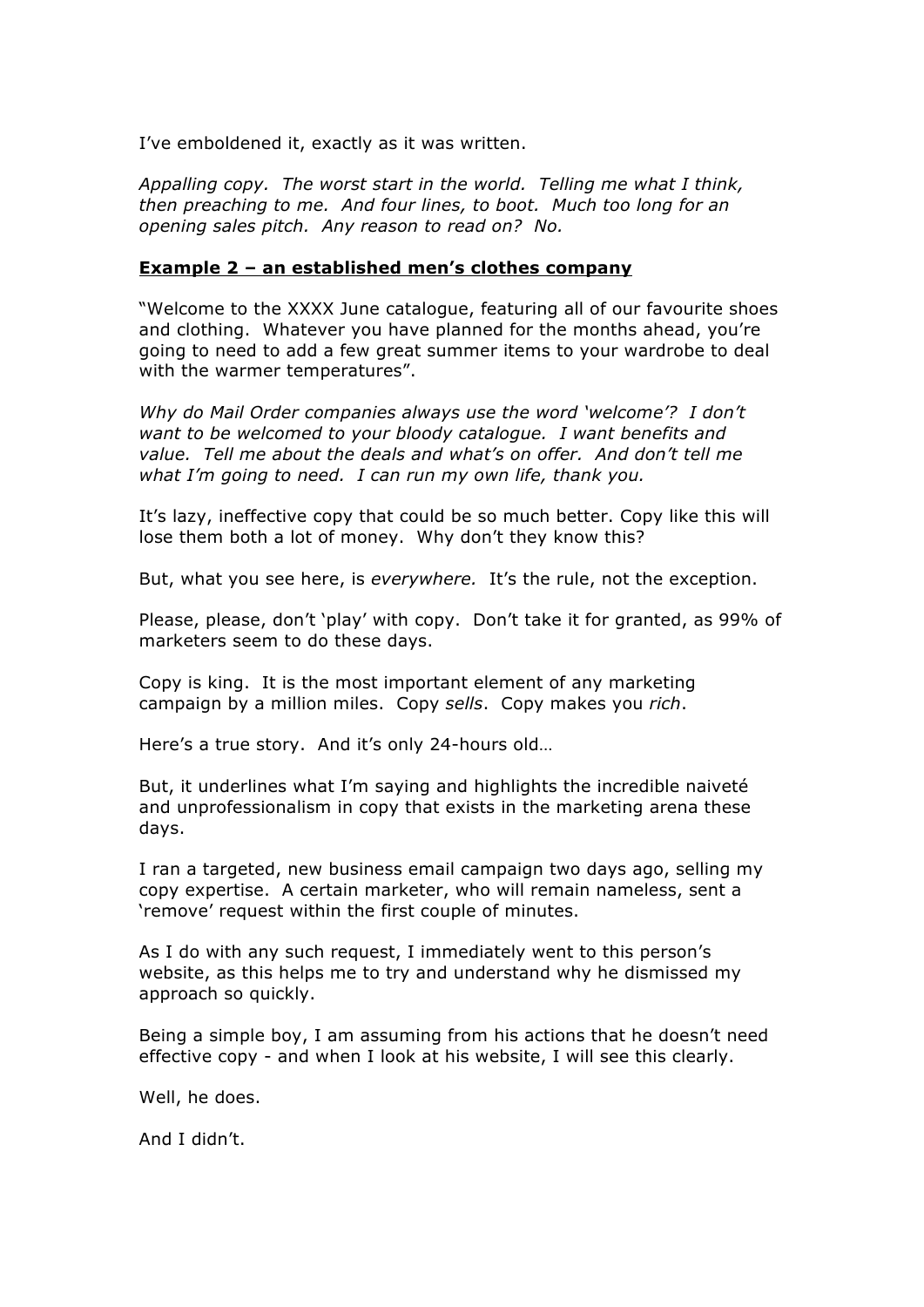The first thing to hit me was the big headline on the Home Page. Right there, bold as brass, was 'award winning'. Without the hyphen. Right under that, was a 30-word copy block, with no punctuation at all.

Yes, you heard that right. 30 words. And not a comma, full stop, or hyphen to be seen anywhere.

I emailed him, of course. You wouldn't expect me to pass something up as good at that now, would you? I offered to pop up to see him over a cup of coffee.

He was in Manchester. Over 100 miles away.

Predictably, I have heard nothing. And I don't expect to. Showing a mirror to Quasimodo is rarely a good move.

So, I implore you, please take your copy *seriously*. If you don't, you will lose shed loads of money. Don't employ Big Balls – or Skinny Latte. Neither of them have a clue about how copy works – or why it works.

Whatever you are writing – a DM letter, an email, an ad, a webpage, a sales leaflet, or anything else for that matter – it is essential that the words you use are the most effective they can possibly be.

Think and write like a salesman. Use real words, not show words. Your opening is gold dust. Make it stunning. Have a breathtaking offer and deliver it with incredible energy and belief.

And NEVER cut and paste.

Good copywriting should be *invisible*.

It should take the reader from where they are, to where you want them to be - without them realising it.

But that takes great skill. And it takes great knowledge.

If you don't have those, find someone who does.

Keep the faith…